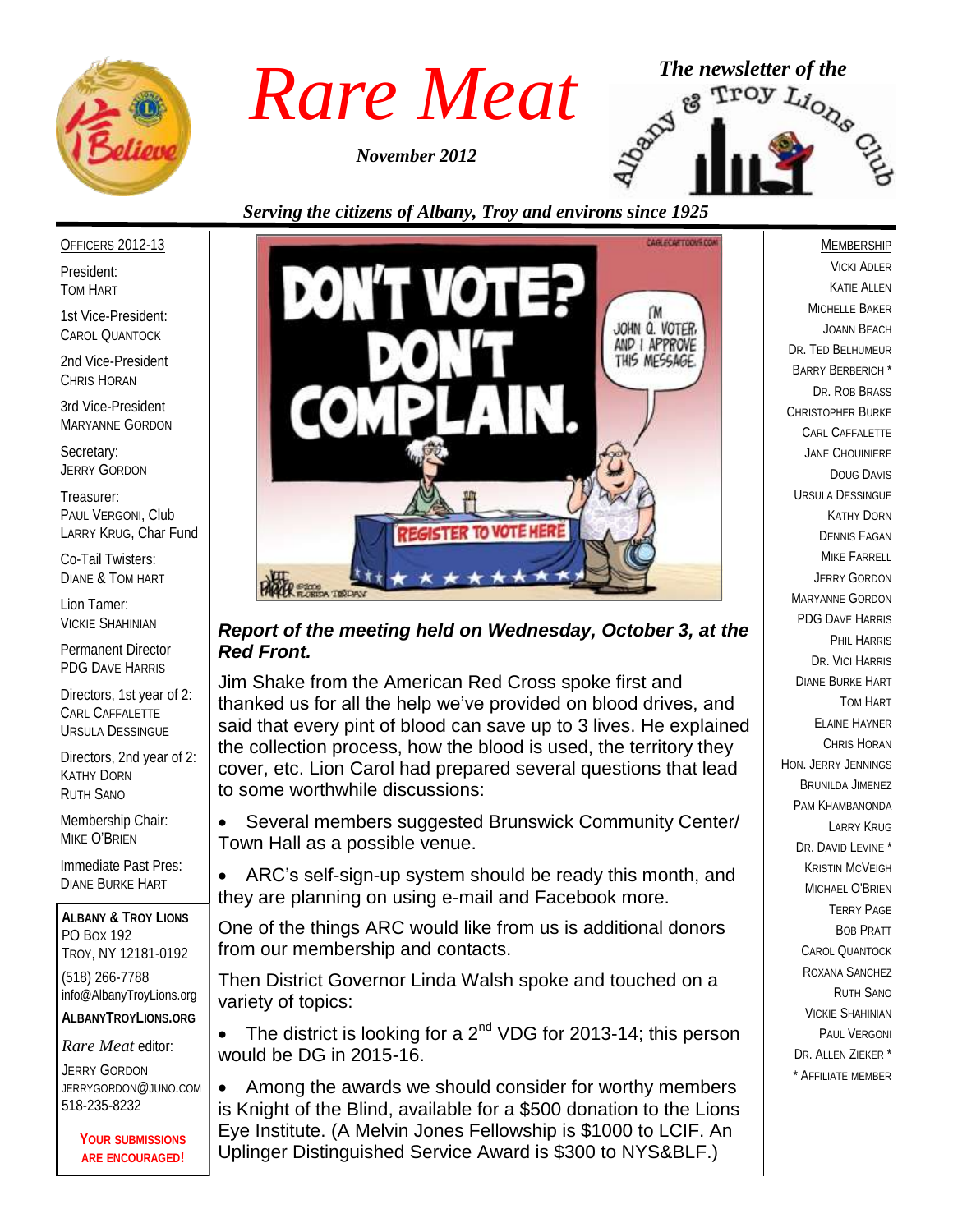Keller Johnson-Thompson, Helen Keller's great-grand niece, will be in our district next May; we're looking for elementary schools for her to speak to.

• On 11/17, there will be a zone meeting in Galway for all the Leos Clubs. Could be a worthwhile event for those clubs looking to start a Leos Club.

 Some ideas for fund-raisers and PR: bottle return in conjunction with Hannaford's; ads on diner placemats; political billboards that may be available after election day (LCI has billboard artwork).

DG Linda then inducted new Lion Michelle Baker, who was sponsored by Lion Jerry.

We reminded those present of these October events:  $9<sup>th</sup>$  – Regional Food Bank;  $16<sup>th</sup> - 25%$  discount day at Boscov's (coupons were distributed for all to sell); 21<sup>st</sup> – Joseph's House dinner; 22<sup>nd</sup>, 23<sup>rd</sup> & 25<sup>th</sup> – KidSight screenings; 31st - last day to bring gently used shoes to Delmar Bootery .



#### *Report of the board meetings held on Wednesday, October 17, at the Alexis Diner*

Lion Jerry said that we will be dropping 3 members for non-payment of dues, although it might be only two, depending on a response from one member who expressed an interest in resigning because he doesn't have the time to participate. This will drop our enrollment to 39.

Lion Jerry proposed a new dues policy (see page 3) to keep this perennial collection problem from recurring. After some discussion, it passed unanimously.

Coats for Kids: Six Lions have volunteered to pick up coats at the nine cleaners assigned to us. This program will run through October.

Lion Diane reported that wreath flyers have been mailed to all cemeteries. She is hoping for a 70 piece order from St Joseph's of Schenectady, our largest customer.

Lions Terry & Larry will be bringing shoes to Delmar Bootery today. Lion Terry suggested that in addition to loading the truck, perhaps we could also volunteer to help put the shoes into cartons. We will pursue this with Gail Sundling from Delmar Bootery.

Lion Jerry reminded everyone about the district cabinet meeting & fall conference on Nov. 10 at the Century House. (See page 8)

We will be selling popcorn again at the Victorian Stroll on Dec. 2 from inside First Niagara Bank at their new location at the corner of Broadway and 3<sup>rd</sup> St.

Lion Carol put together a nice spreadsheet (see page 4) showing all the opportunities we have to live up to the Lions motto: *"We Serve."* We're hoping that we can get some of the 2/3 of our membership that we never see, to find something they're willing to help with.

By e-mail, Lion Carol clarified her report of last month: "Out of six application blanks for hearing aids I have sent to people, I have received only three filled-out forms. Two of those are possible candidates and the third was not acceptable due to the fact that the applicant had available resources."

Lion Carol's e-mailed hearing-chair October report: "1. During the last month, I spoke to the Albany County social worker responsible for one of the potential applicants, a woman named Caroline. The social worker is assisting Caroline in applying for Medicaid coverage and I am waiting to hear if the Medicaid application is successful. 2. Because of the conversation with the Albany social worker, I contacted the person who is assisting the second applicant, Margaret, and determined that she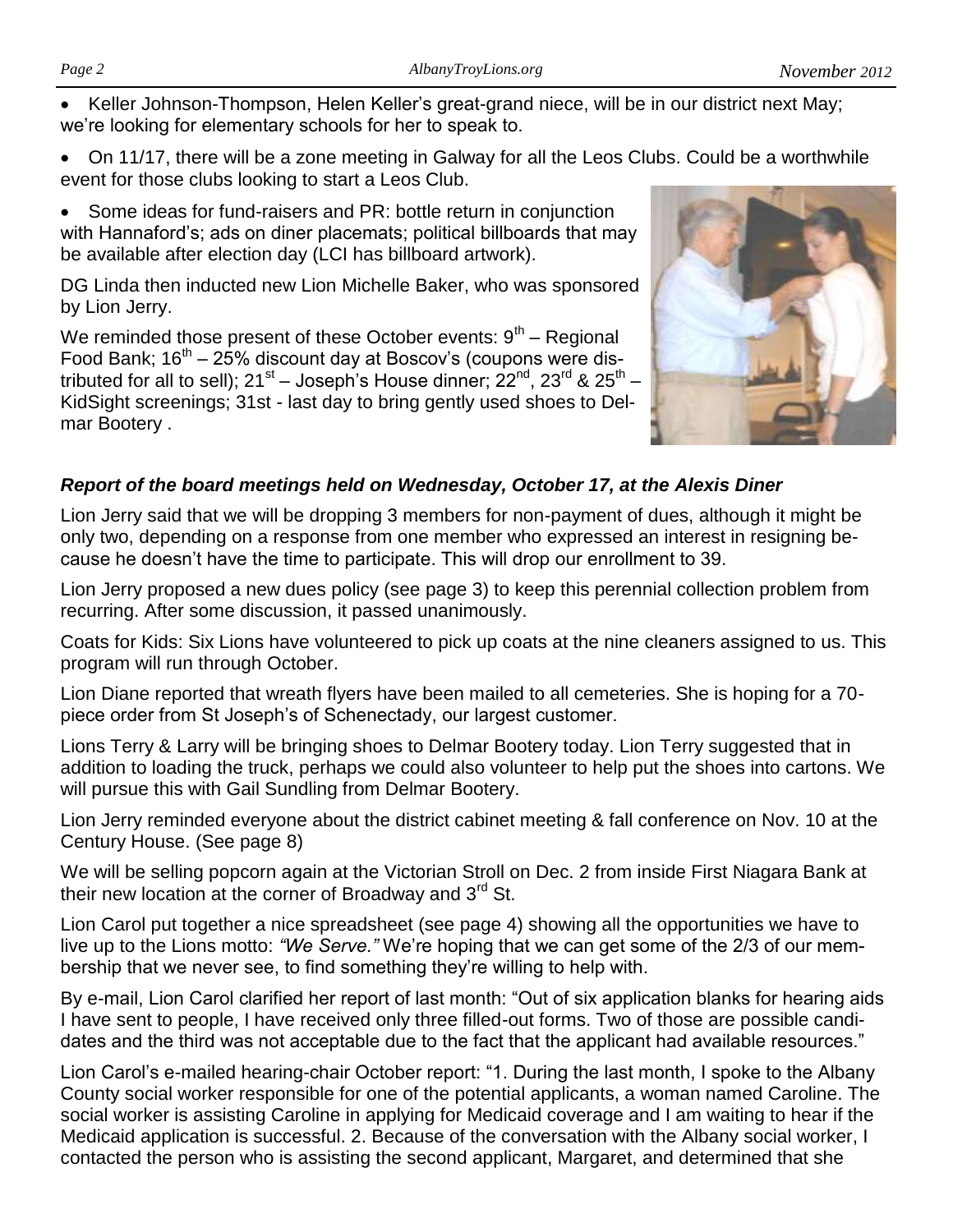(Margaret) should also apply for Medicaid coverage and see if she is eligible before the Lions Club provides assistance."

We're still looking for volunteers for 10/21, when we're bringing dinner to Joseph's House. Lion Terry will coordinate with Lion Carol on the menu and schedule.

Several board members gave Lion Larry proceeds from the sale of Boscov's discount coupons, but a dollar figure was not available at this time. *[As of this writing, we have taken in \$230.]*

We will do our annual Seal Campaign at the November meeting. This has been generating well over \$1000 per year for us.

#### Albany & Troy Lions Club - Dues Policy Adopted unanimously at the board meeting on October 17, 2012

The Lions Year (LY) runs from July 1 to June 30. Our club dues are \$70 per year, of which we keep only \$5. We pay \$43 to Lions Clubs International (LCI), \$18 to the multiple district (MD20), and \$4 to the district (20-Y2). We are billed in early July based on our membership as of July 1, and then again in early January based on our membership as of January 1. In addition to dues, LCI charges a \$25 entrance fee for new members.

# **The Problem**

Historically, we send annual dues statements to our members in early July. Starting in September, we spend a portion of each board meeting discussing what to do about those who haven't paid yet. We drop them sometime between October and May, depending on how we feel that particular year. Of course, by then we have already paid their LCI, MD20 and 20Y2 dues, so we are out at least \$32.50, or possibly \$65, depending on when we actually drop them.

# **The Solution**

- 1. We will send dues statements for the coming LY on March 25. Any members that haven't paid by June 25 (or made some acceptable arrangement with the treasurer) will be dropped. This allows 3 months for members to pay and gives us time to expunge those who don't pay before the June 30 deadline.
- 2. New members will be required to submit a dues check with their application. If they apply between January 1 and June 30, the check must be for a full year (\$70) and will cover the following fiscal year. If they apply between July 1 and December 31, the check will be for a half year (\$35) and they will get a regular annual bill the following March.
- 3. Former members who have resigned in good standing or were dropped for some reason other than non-payment of dues and rejoin within 12 months may waive the entrance fee. All others must be admitted as a new member and pay the \$25 entrance fee to LCI.
- 4. Any former member who wishes to renew his or her membership will be required to include a check with his/her application that covers (1) any unfulfilled obligation, (2) if required, LCI's \$25 entrance fee, and (3) dues per paragraph 2.
- 5. The Club will continue to absorb the \$25 entrance fee that LCI charges, but only for new members.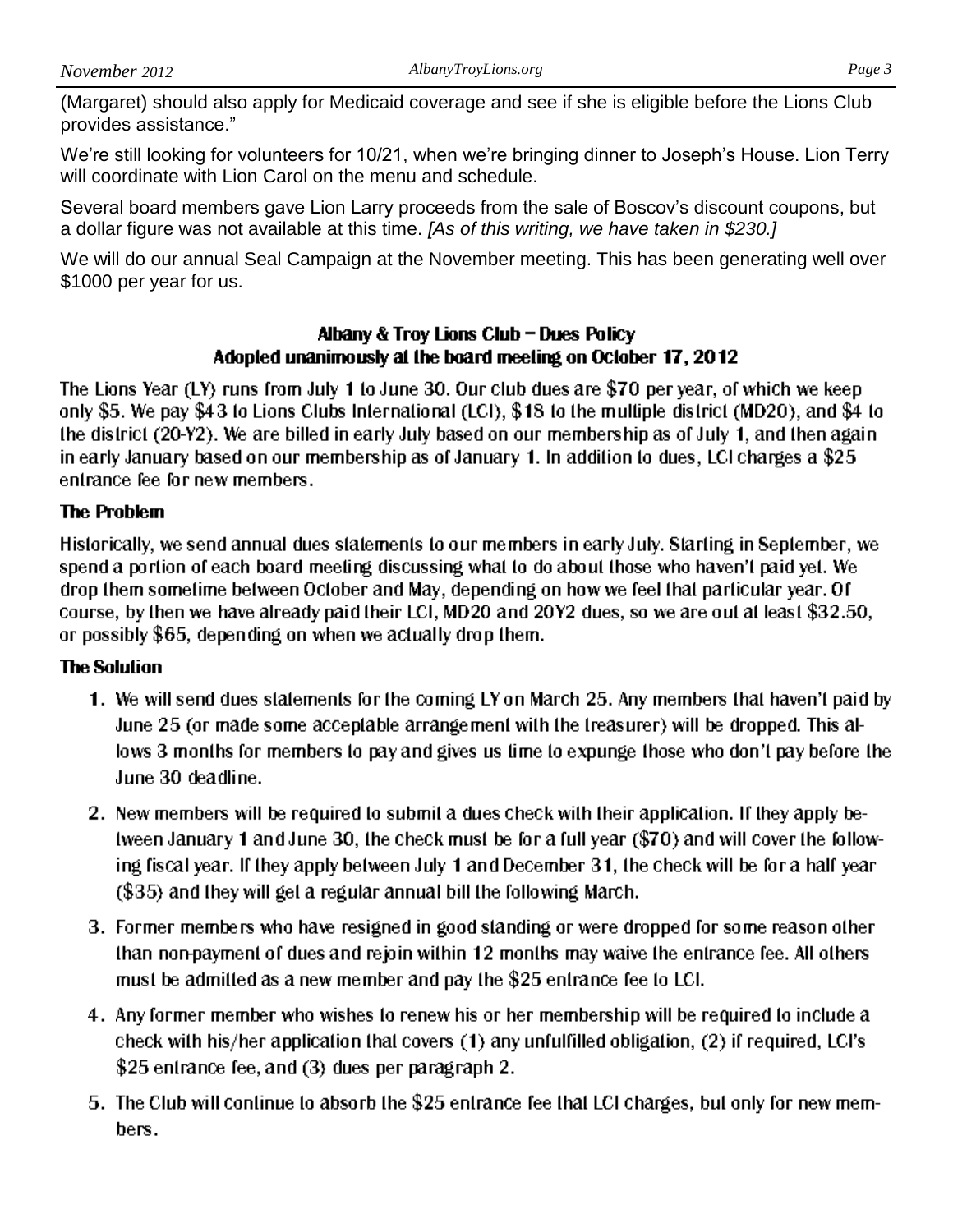| Choose Your Shift (if<br>applicable)          |                                                                            |                                                                                         |                                                                                  |                                                |                                                                               |                                                                                   |                                                                                           |                                                               |                                                                                                        |
|-----------------------------------------------|----------------------------------------------------------------------------|-----------------------------------------------------------------------------------------|----------------------------------------------------------------------------------|------------------------------------------------|-------------------------------------------------------------------------------|-----------------------------------------------------------------------------------|-------------------------------------------------------------------------------------------|---------------------------------------------------------------|--------------------------------------------------------------------------------------------------------|
| Choose Your Date                              |                                                                            |                                                                                         |                                                                                  |                                                |                                                                               |                                                                                   |                                                                                           |                                                               |                                                                                                        |
| Optimum#<br>per Shift                         | As many as<br>possible                                                     | volunteers per<br>Two to four<br>\$H                                                    | Four to five                                                                     | As many as<br>possible                         | Four to five [7]                                                              | volunteers per<br>One to two<br>screening                                         | volunteers per<br>Three<br>盲                                                              | As many as<br>possible                                        | As many as<br>possible                                                                                 |
| Dates                                         | 10/9/2012<br>1/8/2013<br>4/9/2013<br>2/9/2013                              | 12/19/2012<br>9/7/2013<br>3/5/2012<br>5/7/2013                                          | 12/19/2012<br>3/3/2012<br>5/7/2013<br>ET0Z//16                                   | 12/19/2012<br>3/3/2012<br>5/7/2013<br>9/7/2013 | 10/21/2012<br>1/20/2013<br>4/21/2013                                          | 15, 2013. New<br>Nov 1, 13, 14,<br>dates every<br>month                           | 12/2/12                                                                                   | Oct and maybe<br>Various during<br>Nov                        | December<br>TBD in                                                                                     |
| <b>Description of Duties</b><br>(Approximate) | Sort food or products for<br>distribution to agencies<br>serving the needy | Register incoming donors<br>refreshments after they<br>and serve donors<br>donate blood | provided by the Red Cross<br>potential donors from list<br>Making phone calls to | Dorute blood                                   | Serve prepared hot meal<br>residents of the shelter<br>and dessert to current | giving stickers to children<br>Assist screening nurse by<br>sorting paperwork and | to sell it to the public in the<br>Making and selling popcorn<br>First Niagara Bank lobby | cleaners to distribution point<br>Transport coats from varius | Loading boxes of shoes into<br>a truck trailer at the rear of<br>Delmar Bootery in<br>Stuyvesant Plaza |
| Shift Length                                  | hours<br>1 shift of 2                                                      | 2 shifts of 2.5<br>hours                                                                | weeks before the<br>several days, 1-2<br>A few hours over<br>drive               | Approx, 1 hour                                 | 1 shift of approx 2<br>hours                                                  | 1 shift of approx<br>2.3 hours                                                    | 3 shifts of 2 hours<br>per shift                                                          | during<br>Oct and Nov<br>Variable by<br>availability          | approximately 4<br>1 shift of<br>hours                                                                 |
| Hours                                         | 3:30 - 7:30 PM                                                             | 1:00 PM - 0:00 PM                                                                       | 1:00 PM - 0:00 PM                                                                | Between 1-0 PM, at<br>your convenience         | 4:15 PM - 0:15 PM                                                             | Varies: usually 9:30<br>AM - 12:00 PM                                             |                                                                                           | Variable; day or<br>evening                                   | Approx.7:30 AM -<br>11:30 AM                                                                           |
| Event                                         | Regional Food Bank                                                         | Red Cross Blood<br>Drive                                                                | Red Cross Blood<br>Drive                                                         | Red Cross Blood<br>Drive                       | Joseph's House                                                                | KidSight Screening                                                                | Tray Victorian Stroll   10:30 AM - 4:30 PM                                                | Coats for Kids<br>Campaign                                    | shoes for the<br><b>Shoeless</b>                                                                       |

Sorry to make you lie on your side to read this. If you're able to help with any of these **opportunities to serve** (*especially if we haven't seen you for a while*), please complete the 2 columns on the right and contact Lion Carol at **cquantoc@nycap.rr.com** or **664-3901.**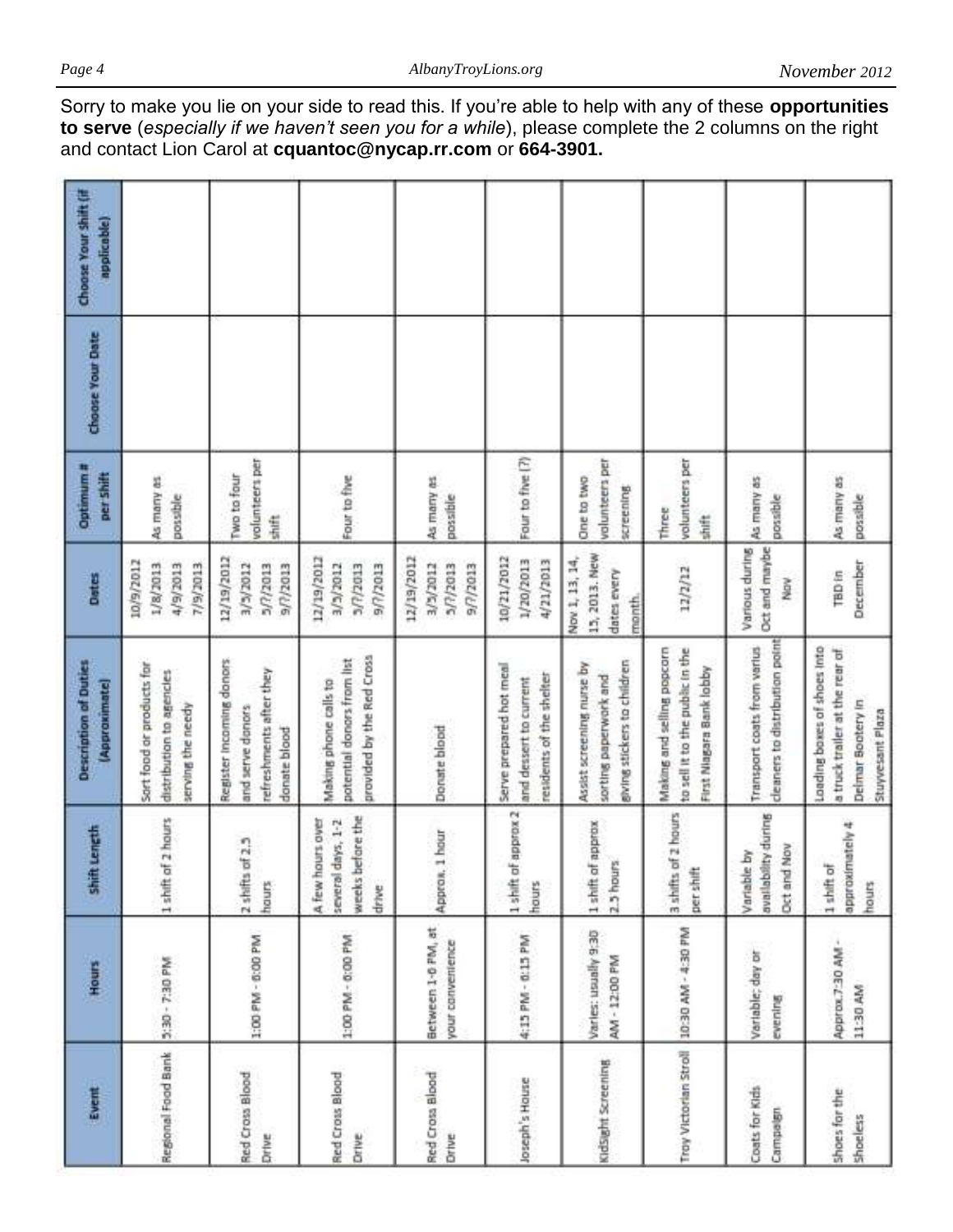#### *Our next meeting...*

Our next general meeting will be **Wednesday, November 7 at 6 PM** at the Red Front. Our guest speaker will be Alisha MacMullen, Retail Dietician for Shop-Rite, who will tell us everything we ever wanted to know about nutrition. Then we'll have our annual folding, stuffing, and stamping party for our seal campaign.

#### *And the meeting after that…*

# **All Lions, potential Lions and their guests are invited to our**

*Holiday Party* 

# **Wednesday, December 5, 2012**

**At the 1760 Manor Inn & Pub 499 2nd Ave at 113th St, Lansingburgh**

**6:00 P.M. Attitude Adjustment Hour (Cash Bar) 7:00 P.M. Dinner** 

**You can order whatever you want off the menu, and they'll give us separate checks.** 

# **R.S.V.P. to Kathy Dorn (783-0157) by Friday, Nov. 30**

# *KidSight*

It's a great help to NABA if we can send 1 or 2 Lions to help Kathryn with the paperwork when she does vision screenings of preschoolers. Thanks to Lion Paul for working at the only screening that was in our area in October. These are the November dates that we need volunteers for:

**Thu Nov 1**, 10am, Clover Patch, 314 S. Manning Blvd, Albany (approx 30 kids) **Tue Nov 13**, 9:30am, North Academy, 570 N. Pearl St, Albany (approx 20 kids)

**Wed Nov 14**, 9:30am, Colonie Community Day Care, 701 Sand Creek Rd, Colonie (approx 30 kids) **Thu Nov 15**, 9:30am, Philip Schuyler, 676 Clinton Ave, Albany (could be up to 70 kids)

The actual kid count will depend on how many consent forms are returned. There are no Rensselaer County screenings this month. To sign up for one or more of these sessions, please contact Lion Jerry as soon as possible (jerrygordon@juno.com or 235-8232).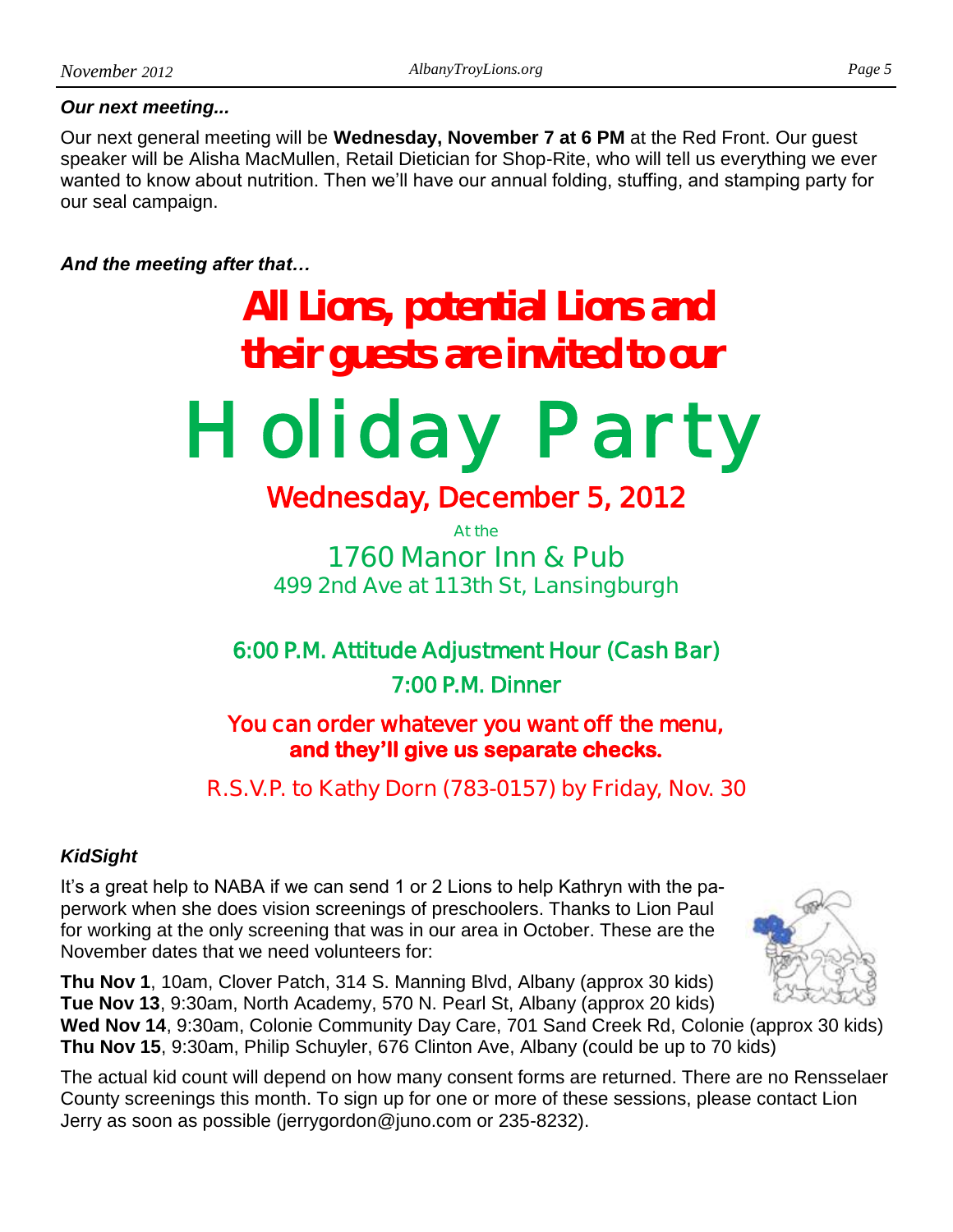

#### *Coats for Kids*

Thanks to Lions Terry, Larry, Tom, Michelle, Joann and Jerry for volunteering to transport cleaned coats from "our" 9 dry-cleaners to the distribution point in downtown Albany. As of this writing, we have picked up about 100 and there are another 30 or so scheduled.

#### *On a more personal note …*

Since no one has given me anything for this section, let me share an experience about drinking and driving. A while ago, I was out with friends and I had a few too many beers and some rather nice wine. Knowing full well I may have been slightly over the limit, I did something I've never done before: I took a bus home. Sure enough, I passed a police roadblock, but since it was a bus, they waved it through. I arrived safely home without incident, which was a real surprise, as I have never driven a bus before and I'm not sure where I got it.

# *Happy Birthday!*

Happy **November** birthday to these A&T Lions:

5th - Ursula Dessingue 22nd - Barry Berberich 25th - Jane Chouiniere 27th - Michael O'Brien



#### *Happy Anniversary!*

Happy Lions Anniversary to these **November** inductees:

Carl Caffalette - 1 year Dennis Fagan - 6 years Carol Quantock - 12 years

# *Mark your calendar…*

**Thursday, November 1:** Deadline for Holiday Greens order. See page 7

**November 1, 13, 14, 15:** KidSight Vision screenings. See page 5

**Wednesday, November 7, 6 PM:** General meeting at the Red Front. Speaker will be a dietician from Shop-Rite; also, seal campaign work night. See page 5

**Saturday, November 10: District Fall Conference and Cabinet Meeting. See page 8** 

**Wednesday, November 21, 8 AM:** Board meeting at the Alexis Diner. All members are welcome.

**Friday, November 30:** Deadline for Holiday Party reservations. See page 5

**Wednesday, December 5:** Our annual holiday party. See page 5

Visit your club's web site: **ALBANYTROYLIONS.ORG**, your district web site: **20Y2LIONS.ORG**, and International's web site: **LIONSCLUBS.ORG**.

And remember to do your on-line shopping at **ALBANYTROYLIONS.PENNIESATATIME.COM**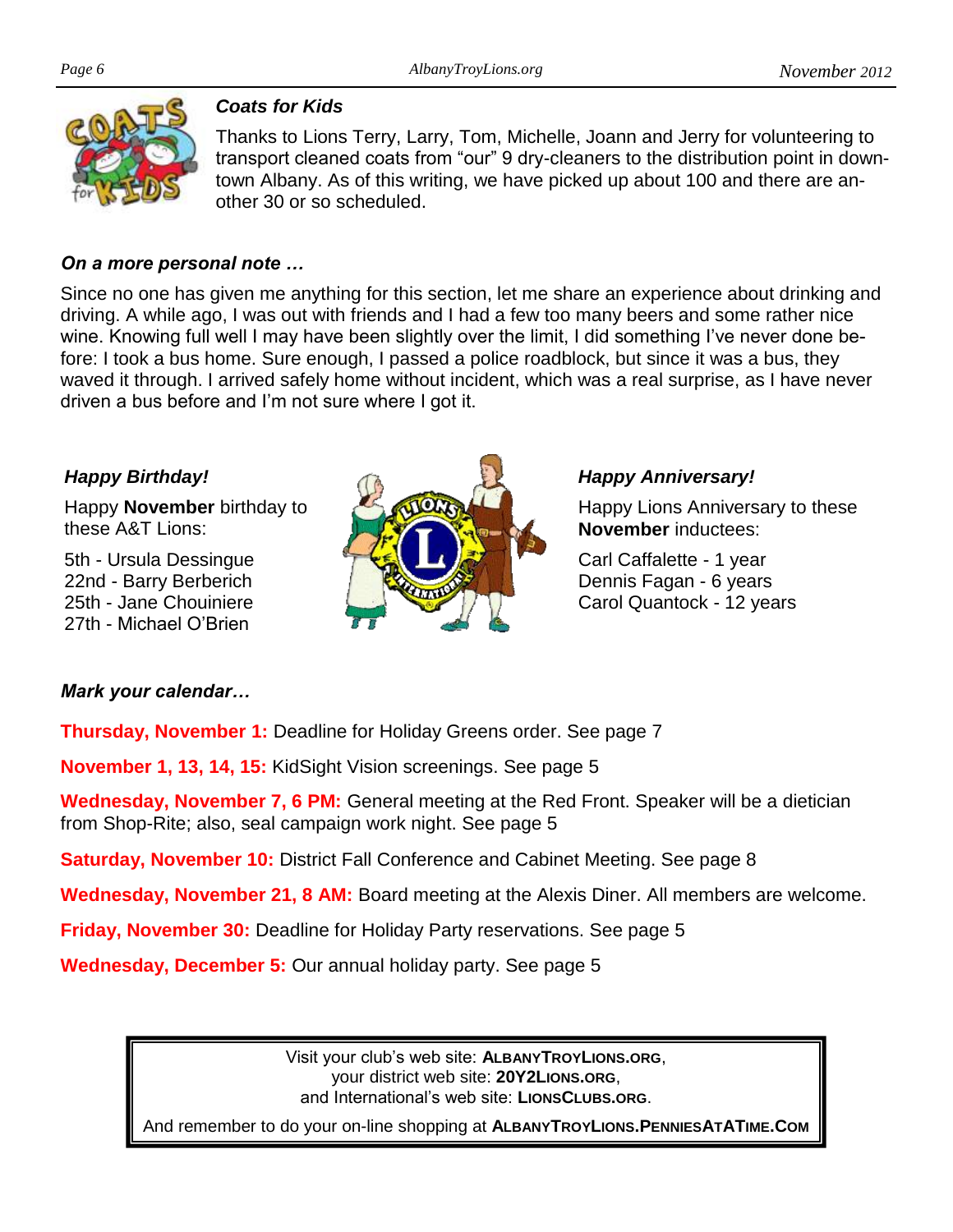

Troy, NY 12181 (518) 266-7788 **PO Box 192** info@AlbanyTroyLions.org

# **HOLIDAY GREENS SALE: ~ 24"– 26" Double Sided Balsam Wreaths w/ Red Bow - \$17.00 ~ 34" Balsam Cross on Wood Frame - \$20.00 ~ Large Round Kissing Balls - \$27.00 60" X 36" Cemetery Blankets - \$25.00**

*AVAILABLE: FRIDAY, NOVEMBER 23rd THROUGH MONDAY, NOVEMBER 26th, 2012*

**TO BE PICKED UP AT THE HOME OF:**

**LIONS TOM & DIANE BURKE HART 8 GREENWOOD ROAD WYNANTSKILL, NY 12198 518-283-6099** *or* **518-605-8600**

*(OR ANOTHER PRE-ARRANGED LOCATION )*

*ALL ORDERS AND CHECKS MUST BE RECEIVED NO LATER THAN WEDNESDAY, OCTOBER 31, 2012*

*Checks to be made payable to: ALBANY & TROY LIONS CLUB*

**ORDERS TAKEN BY: LION DIANE BURKE HART – 518-283-6099** *OR* **518-605-8600**